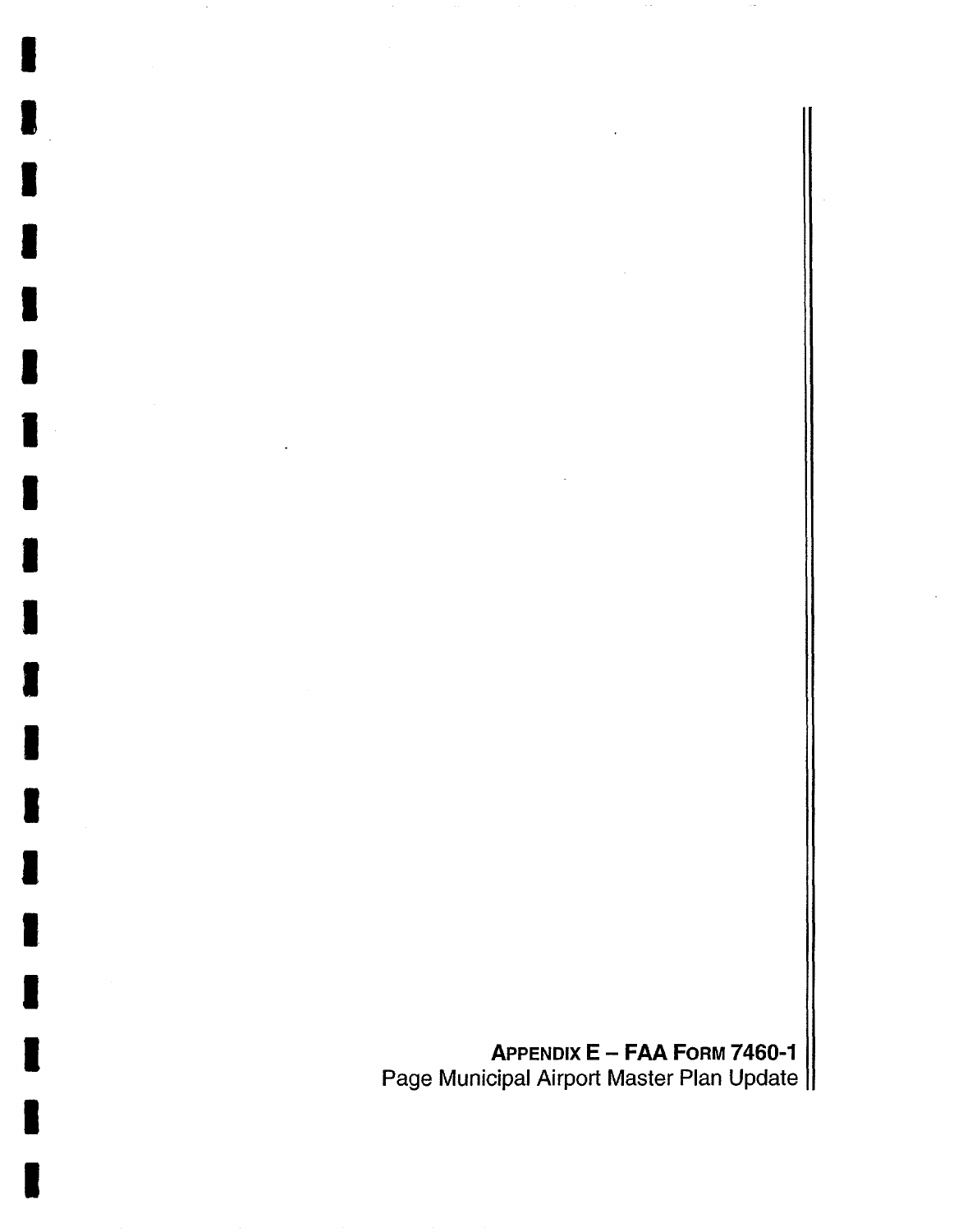Appendix E - Description

I

I

I

I

I

I

I

I

I

I

I

I

I

I

I

I

I

i

I

This appendix includes a copy of FAA Form 7460-1, Notice of Proposed Construction or Alteration, including guidance on submittal requirements.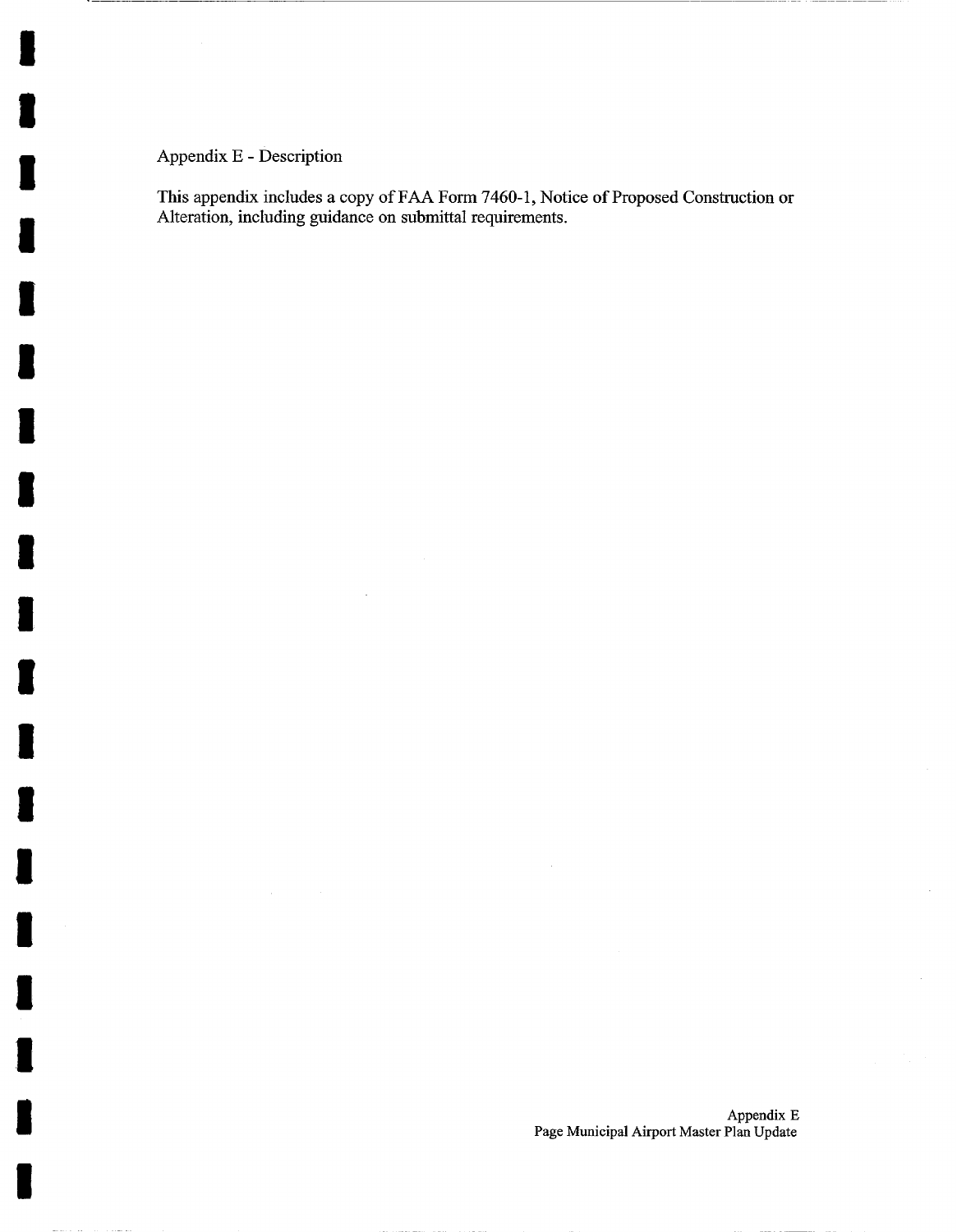### **NOTICE OF PROPOSED CONSTRUCTION OR ALTERATION**

Sec. 77.13 Construction or alteration requiring notice.

**I** 

**I** 

**I** 

**I** 

**I** 

**I** 

**I** 

**I** 

**I** 

**I** 

**I** 

**I** 

**I** 

**I** 

**I** 

**I** 

**I** 

**I** 

**I** 

a) Except as provided in Sec. 77.15, each sponsor who proposes any of the following construction or alteration shall notify the Administrator in the form and manner prescribed in Sec. 77.17:

(I) Any construction or alteration of more than 200 feet in height above the ground level at its site.

(2) Any construction or alteration of greater height than an imaginary surface extending outward and upward at one of the following slopes:

(i) I00 to 1 for a horizontal distance of 20,000 feet from the nearest point of the nearest runway of each airport specified in paragraph (a) (5) of this section with at least one runway more than 3,200 feet in actual length, excluding heliports.

(ii) 50 to 1 for a horizontal distance of i0,000 feet from the nearest point of the nearest runway of each airport specified in paragraph (a) (5) of this section with its longest runway no more than 3,200 feet in actual length, excluding heliports.

(iii) 25 to 1 for a horizontal distance of 5,000 feet from the nearest point of the nearest landing and takeoff area of each heliport specified in paragraph (a) (5) of this section.

(3) Any highway, railroad, or other traverse way for mobile objects, of a height which, if adjusted upward 17 feet for an Interstate Highway that is part of the National System of Military and Interstate Highways where overcrossings are designed for a minimum of 17 feet vertical distance, 15 feet for any other public roadway, I0 feet or the height of the highest mobile object that would normally traverse the road, whichever is greater, for a private road, 23 feet for a railroad, and for a waterway or any other traverse way not previously mentioned, an amount equal to the height of the highest mobile object that would normally traverse it, would exceed a standard of paragraph (a) (I) or (2) of this section.

(4) When requested by the FAA, any construction or alteration that would be in an instrument approach area (defined in the FAA standards governing instrument approach procedures) and available information indicates it might exceed a standard of Subpart C of this part.

(5) Any construction or alteration on any of the following airports (including heliports):

(i) An airport that is available for public use and is listed in the Airport Directory of the current Airman's Information Manual or in either the Alaska or Pacific Airman's Guide and Chart Supplement.

(ii) An airport under construction, that is the subject of a notice or proposal on file with the Federal Aviation Administration, and, except for military airports, it is clearly indicated that that airport will be available for public use.

(iii) An airport that is operated by an armed force of the United States. (b) Each sponsor who proposes construction or alteration that is the subject of a notice under paragraph (a) of this section and is advised by an FAA regional office that a supplemental notice is required shall submit that notice on a prescribed form to be received by the FAA regional office at least 48 hours before the start of the construction or alteration.

(c) Each sponsor who undertakes construction or alteration that is the subject of a notice under paragraph (a) of this section shall, within 5 days after that construction or alteration reaches its greatest height, submit a supplemental notice on a prescribed form to the FAA regional office having jurisdiction over the region involved, if--

(1) The construction or alteration is more than 200 feet above the surface level of its site; or

(2) An FAA regional office advises him that submission of the form is required.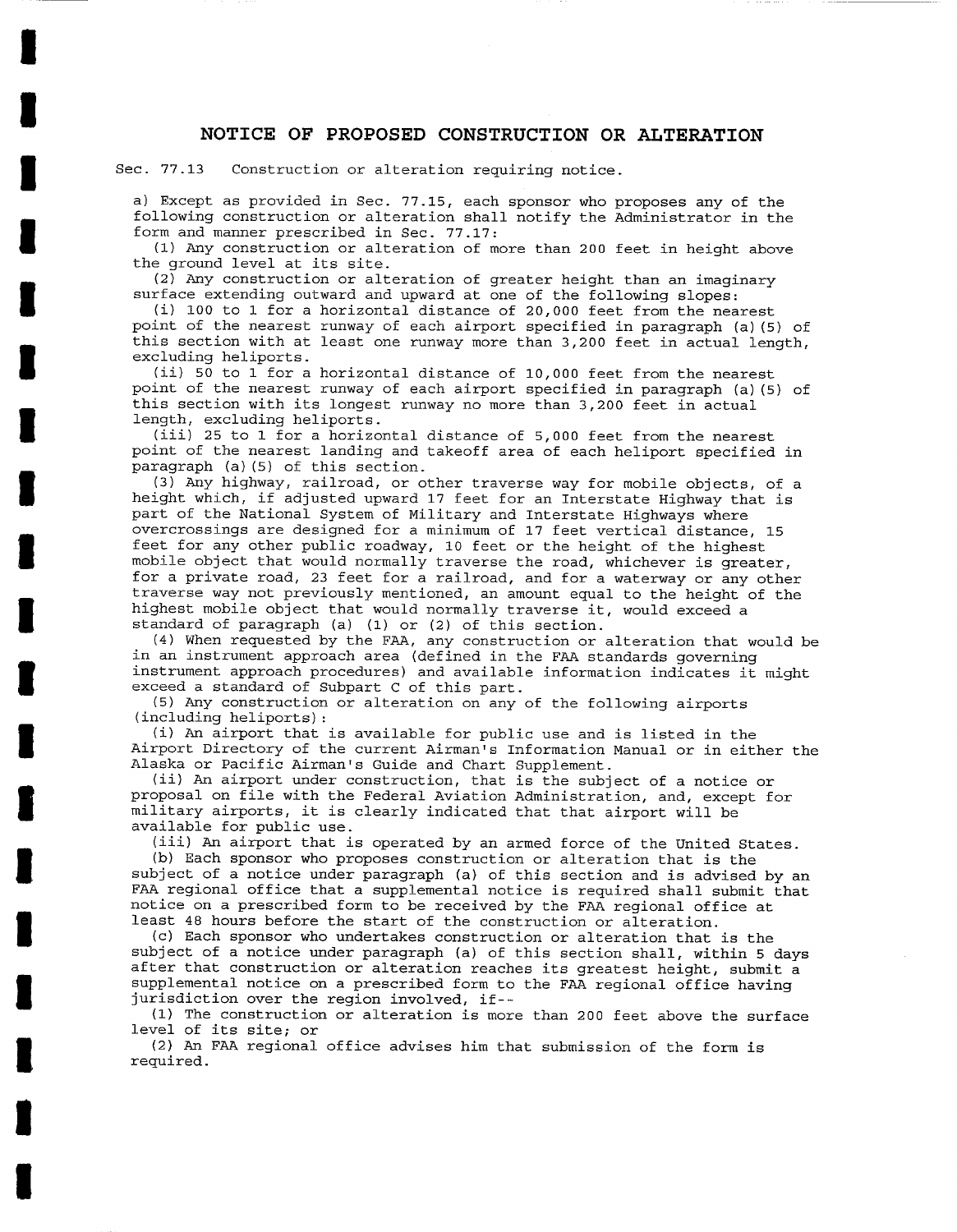#### Sec. 77.15 Construction or alteration not requiring notice.

No person is required to notify the Administrator for any of the following construction or alteration:

(a) Any object that would be shielded by existing structures of a permanent and substantial character or by natural terrain or topographic features of equal or greater height, and would be located in the congested area of a city, town, or settlement where it is evident beyond all reasonable doubt that the structure so shielded will not adversely affect safety in air navigation.

(b) Any antenna structure of 20 feet or less in height except one that would increase the height of another antenna structure.

(c) Any air navigation facility, airport visual approach or landing aid, aircraft arresting device, or meteorological device, of a type approved by the Administrator, or an appropriate military service on military airports, the location and height of which is fixed by its functional purpose.

(d) Any construction or alteration for which notice is required by any other FAA regulation.

Sec. 77.17 Form and time of notice.

**i** 

**I** 

**I** 

**I** 

**I** 

**I** 

**I** 

**I** 

**I** 

**I** 

**I** 

**I** 

**I** 

**I** 

**I** 

**I** 

**I** 

**I** 

**I** 

(a) Each person who is required to notify the Administrator under Sec. 77.13(a) shall send one executed form set (four copies) of FAA Form 7460-1, Notice of Proposed Construction or Alteration, to the Manager, Air Traffic Division, FAA Regional Office having jurisdiction over the area within which the construction or alteration will be located. Copies of FAA Form 7460-1 may be obtained from the headquarters of the Federal Aviation Administration and the regional offices.

(b) The notice required under Sec. 77.13(a) (I) through (4) must be submitted at least 30 days before the earlier of the following dates:

(I) The date the proposed construction or alteration is to begin.

(2) The date an application for a construction permit is to be filed.

However, a notice relating to proposed construction or alteration that is subject to the licensing requirements of the Federal Communications Act may be sent to FAA at the same time the *application* for construction is filed with the Federal Communications Commission, or at any time before that filing.

(c) A proposed structure or an alteration to an existing structure that exceeds 2,000 feet in height above the ground will be presumed to be a hazard to air navigation and to result in an inefficient utilization of airspace and the applicant has the burden of overcoming that presumption. Each notice submitted under the pertinent provisions of this Part 77 proposing a structure in excess of 2,000 feet above ground, or an alteration that will make an existing structure exceed that height, must contain a detailed showing, directed to meeting this burden. Only in exceptional cases, where the FAA concludes that a clear and compelling showing has been made that it would not result in an inefficient utilization of the airspace and would not result in a hazard to air navigation, will a determination of no hazard be issued.

(d) In the case of an emergency involving essential public services, public health, or public safety that requires immediate construction or alteration, the 30-day requirement in paragraph (b) of this section does not apply and the notice may be sent by telephone, telegraph, or other expeditious means, with an executed FAA Form 7460-1 submitted within 5 days thereafter. Outside normal business hours, emergency notices by telephone or telegraph may be submitted to the nearest FAA Flight Service Station.

(e) Each person who is required to notify the Administrator by paragraph (b) or (c) of Sec. 77.13, or both, shall send an executed copy of FAA Form 117-1, Notice of Progress of Construction or Alteration, to the Manager, Air Traffic Division, FAA Regional Office having jurisdiction over the area involved.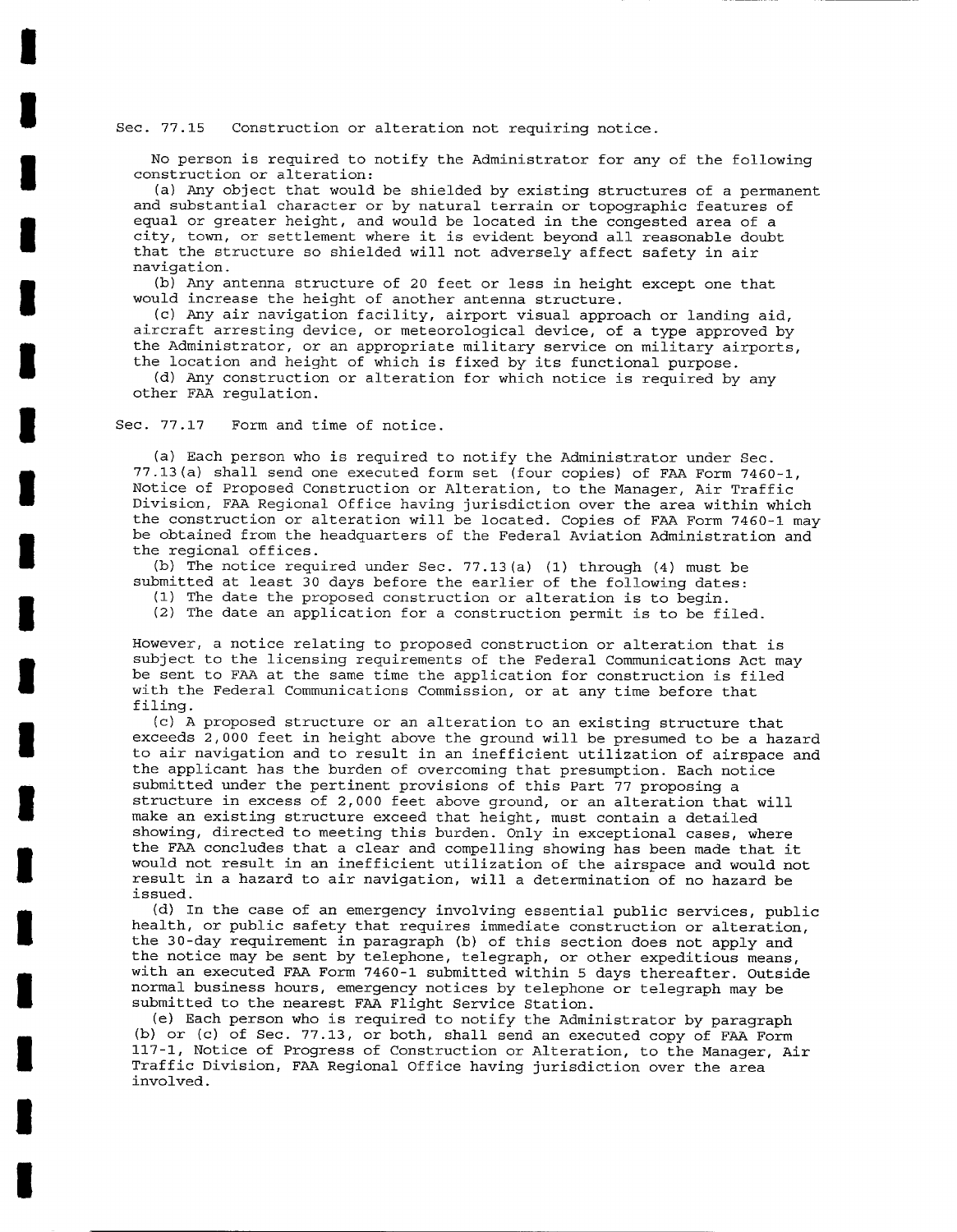# **ADDRESSES OF THE REGIONAL OFFICES**

#### **Alaska Region AK**

**I** 

**I** 

**I** 

**I** 

**I** 

**I** 

**I** 

**I** 

**I** 

**I** 

**I** 

**I** 

**I** 

**I** 

**I** 

**I** 

**I** 

**I** 

**I** 

Alaskan regional Office Air Traffic division, AAL-530 222 West 7th Avenue Anchorage, AK 99513 Tel: 907-271-5893 Mailing Address Federal Aviation Administration Alaskan Regional Office Air Traffic Division, AAL-530 222 West 7th Avenue, Box 14 Anchorage, AK 99513-7587

# **Central Region**

**NE, IA, MO, KS**  Central Regional Office Air Traffic division, ACE-530 601 East 12th Street Kansas, city, MO 64106 Tel. 816-426-3408

### **Eastern Region**

NY, PA, WV, VA, DC, **MD, DE,** NJ Eastern Regional Office Air Traffic Division, AEA-530 JFK International Airport Fitzgerald Federal building Jamaica, NY 11430 Tel. 718-553-1228 Fax. 718-553-1384

#### **Great Lakes Region**

**ND, Wl, MI, SD, IL, OH, MN, IN**  Great lakes Regional Office Air Traffic Division, AGL-530 2300 East Devon Avenue Des Plaines, IL 60018 Tel. 847-294-7568

# **New England Region**

**MA, NH, VT, RI, CT, ME** 

New England Regional Office Air Traffic Division, ANE-530 12 New England Executive Park Burlington, MA 01803-5299 Tel. 781-238-7538

## **Northwest Mountain Region**

**WA, OR, MT, ID, WY, UT, CO**  Northwest Mountain Regional Office Air Traffic Division, ANM-530 1601 Lind Avenue, SW Renton, WA 98055-4056 Tel. 425-227-2530 Fax. 425-227-1530

### **Southern Region**

KY, TN, NC, SC, **CA, AL, MS, FL, VI, PR**  Southern Regional Office Air Traffic Division, ASO-530 1710 Columbia Avenue College Park, GA 30337 Tel. 404-305-5585 Mail Address: Federal Aviation Administration Southern Regional Office Air Traffic Division, ASO-530 P.O. Box 20636 Atlanta, GA 30320

# **Southwest Region**

**NM, TX, OK, AR, LA**  Southwest Regional Office Air Traffic Division, ASW-530 2601 Meacham Blvd. For Worth, TX 76137-4298 Tel. 817-222-5531 Mail Address:

Department of Transportation Federal Aviation Administration Fort Worth, TX 76193-0530

# **Western Pacific Region**

**HI, CA, NV, AZ, GU**  Western-Pacific Regional Office Air Traffic Division, AWP-530 15000 Aviation Boulevard Hawthorne, CA 90260 Tel. 310-725-6530 Mail Address: AWP-530 P.O. Box 92007 World Way Postal Center Los Angeles, CA 90009